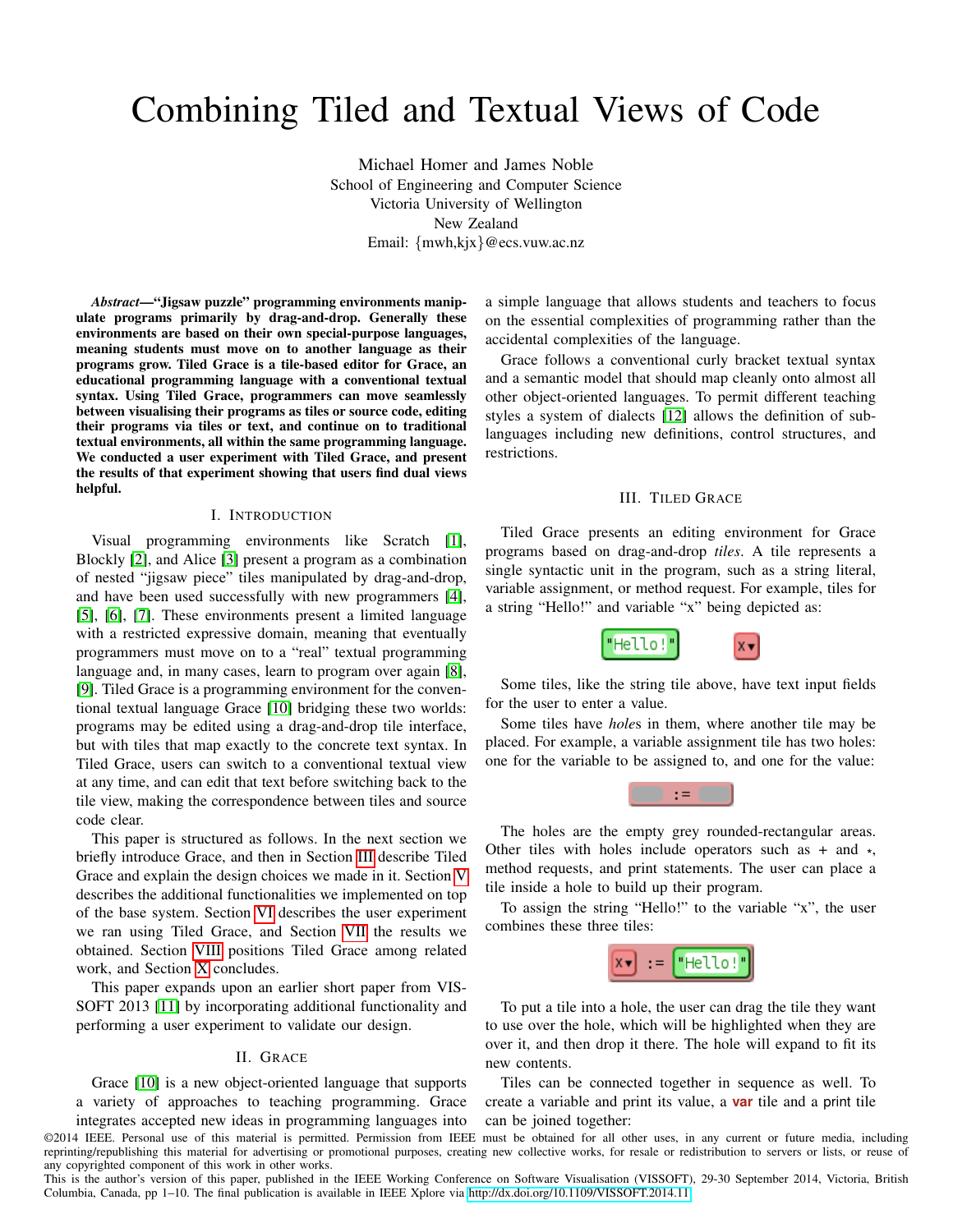<span id="page-1-0"></span>

Fig. 1: Tiled Grace editing a small program in the "turtle graphics" dialect.

| <mark>var </mark> greeting := <mark> </mark> | "Hello!" |
|----------------------------------------------|----------|
| $ print ( greeting_{v}) $                    |          |

The user can join tiles together in this way by dragging so that the top of the tile they want to join on is near to the bottom of the tile they want to join onto, and dropping the tile there. The tile being joined onto will be highlighted:



Some holes can hold multiple tiles, such as the hole in the body of a loop. The first tile can simply be dropped in as for any other hole, and then other tiles can be joined onto the bottom of it. The following code prints "Hello!" and "World!" ten times each in alternation:



A complete program and its output is shown in the Tiled Grace interface in Figure [1.](#page-1-0) The interface is divided into three main areas: a large workspace area on the left, a toolbox of available tiles, and text and graphical output areas on the right.

Tiles may be dropped anywhere in the workspace pane, and the user can construct different sub-programs in different parts of the area. Different categories of tile can be accessed from a menu in the toolbox. At the bottom of Figure [1](#page-1-0) the dialect selector, run button, and other interface controls are displayed.

Different kinds of tile are shown in different colours. Closely related concepts, such as variable declaration, reference, and assignment, have similar colouring.

The feel of Tiled Grace is similar to Scratch [\[1\]](#page-9-0). Tiled Grace differs in that it is backed by a genuine textual language: the tiles correspond to the syntax of the Grace language, in order to support students when they eventually move out of Tiled Grace and begin writing textual programs. Tiled Grace goes a step further still: because the tiled representation maps exactly onto text the user can switch between tiles and a standard syntax-highlighted textual view at any time.

The transition from tiled to textual view is shown through a smooth animation. Each tile and block of code has a continuous visual identity throughout the transition, which takes just under two seconds. First the tiles fade out to blocks of the corresponding textual code, then the blocks glide into place in a linear textual program, and finally the display switches to editable text. When the user switches back to tiles, the same occurs in reverse. Figure [2](#page-2-1) shows this transition in progress.

Each group of connected tiles is regarded as an independent part of the program. The ordering between them in the textual display is arbitrary, but consistent within the session. The displayed text is editable if the user wishes: they may change the source code, including adding and removing whole lines or blocks, and then transition back to the tiled view.

## *A. Implementation*

Tiled Grace is built on top of Minigrace, our prototype Grace compiler, using its JavaScript backend with a new frontend interface. Tiled Grace runs in a web browser without installation, and can be accessed at [http://ecs.vuw.ac.nz/](http://ecs.vuw.ac.nz/~mwh/minigrace/tiled/)<sup>∼</sup>mwh/ [minigrace/tiled/.](http://ecs.vuw.ac.nz/~mwh/minigrace/tiled/) Tiled Grace runs in recent versions of Firefox and Chrome, but does not work in other browsers at the time of writing. To execute the code, Tiled Grace generates textual Grace code from the program tree and gives that code to Minigrace to compile, then executes the resulting JavaScript.

# IV. MOTIVATION

When Scratch, Alice, and similar systems already exist, why build Tiled Grace? Our design goal was to avoid some pitfalls and problems that have been encountered with these existing systems while remaining usable and engaging. In this section we describe the issues with other systems that motivated the different design choices we made in Tiled Grace.

One issue that has been encountered in introductory visual languages is that learners do not see them as "real" programming languages [\[13\]](#page-9-13), [\[14\]](#page-9-14), particularly when they move on to textual languages and struggle initially [\[8\]](#page-9-7). These students may feel that the visual language "didn't count" and that they are not capable of "real" programming, which view is harmful.

In Tiled Grace we aim to avoid or ameliorate this perception by presenting the textual and visual representation of code equally, and clearly the same language. The textual-tiled combination was our original conception for Tiled Grace.

Another reported problem with moving on from visual to textual languages [\[8\]](#page-9-7), and moving between languages early in learning in general, is that learners find it difficult to connect analogous concepts in one language to the other. Our animated transition between visual and textual representation aims to demonstrate the exact parallel between the two.

In particular, it is known from both educational psychology generally and computer science education that transitioning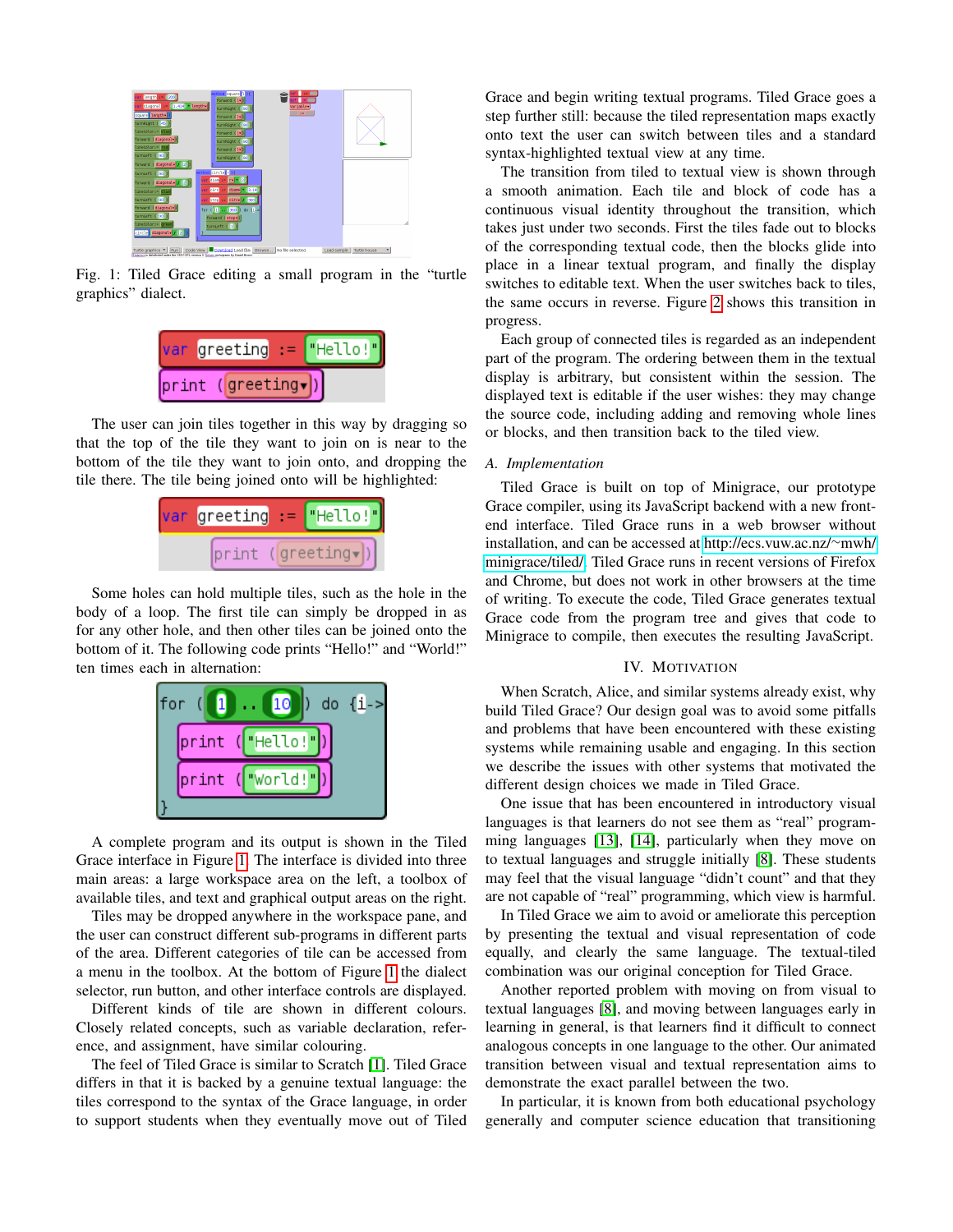<span id="page-2-1"></span>

Fig. 2: Frames of the animated transition from tiled to textual view. Coloured blocks fade to text and glide into place, finishing as a linear textual program. Transitioning from textual to tiled view shows the same intermediate states in reverse.

between languages early in learning is unhelpful [\[15\]](#page-9-15). A course structure predicated on such a transition will likely run into trouble, but introductory tertiary courses in Scratch and Alice move on to "real" languages early, often within the first course, as programs become more complex. Permitting both views should avoid this transition, so that learners can begin in (Tiled) Grace, move gradually into (textual) Grace, and continue in that full-strength language as long as required.

One issue with language transitions is that they are essentially "one-way": the learner must apply what they know about the earlier language to the later, but movement in the other direction is restricted. Tiled Grace has a deliberately permeable barrier: a user can use the visual language, the textual language, and the visual language again, even within one program. Allowing movement in both directions necessitates some trade-offs, but we consider it appropriate to the goal of the language.

Another key motivation was our dialect system, which has no real parallel in the other visual language systems. Scratch, Greenfoot, and Alice all expose different degrees of complexity appropriate to different levels of development, but only one each. Advanced users of Scratch find the limitations frustrating, but permitting more flexibility can lead to early learners becoming stuck. A key decision in the design of Tiled Grace was that it would support dialects from the ground up, so that learners could move into less restrictive language variants as they went, while staying in the same language and same interface. Again, that integration involves some trade off, but we consider it worthwhile to allow a user to remain within the same fundamental language as long as possible.

#### V. FUNCTIONALITY

<span id="page-2-0"></span>On top of the basic functioning of Tiled Grace described in the previous section, the tiled view and its duality with the textual representation offer new possibilities for system behaviour. In this section we describe the functionality for handling errors, showing information about definitions, dealing with language variants, and type checking.

## <span id="page-2-3"></span>*A. Errors, Overlays, and Dialects*

While the tiled view prevents most syntax errors, the user may still write incomplete or incorrect code and these must be reported to the user [\[11\]](#page-9-11). A graphical indicator shows whether the program is currently valid; when there is an error the user may hover over the indicator to highlight all existing errors. Error sites are shown by desaturating the code area except

<span id="page-2-2"></span>

Fig. 3: Composite image of multiple overlays at once.

the error sites, and overlaying an associated explanation at the site: for example, "Something needs to go in here" at an empty hole.

To prevent errors spreading further than necessary, the user can only switch views when the program is valid. If the user tries to switch while there is an error, the error site will be highlighted and the view unchanged.

In the text view, the user is unrestricted in the kinds of error they can produce, as in any textual editor, and errors are reported and marked in the usual way. If the user tries to switch to the tiled view while the program does not compile, they will be presented with the error and asked whether they want to revert to the last-known-good version.

As well as visualising the code itself as tiles, Tiled Grace can visualise relationships between parts of the code [\[11\]](#page-9-11) (see Figure [3\)](#page-2-2). When a user hovers their mouse pointer over a variable reference, the code view will be overlaid with a line from that reference to the variable's definition site, as well as to any assignments to the variable in scope. Hovering over a variable declaration produces an overlay that indicates all the uses of that variable in scope. Similarly, hovering over a method definition identifies any requests of that method in the program, while hovering over a request (including of a method that came from the dialect) highlights the definition of the method. In this way the programmer can easily read the program in execution order, rather than top-to-bottom, which has been found to be helpful for novices [\[16\]](#page-9-16). If applicable, multiple overlays may appear at once. These overlays are similar to those found in spreadsheets [\[17\]](#page-9-17) to illustrate the dependencies of a formula.

Grace dialects can extend the methods available to the programmer, or provide additional definitions. When the user selects a dialect to use, Tiled Grace creates tiles for all of the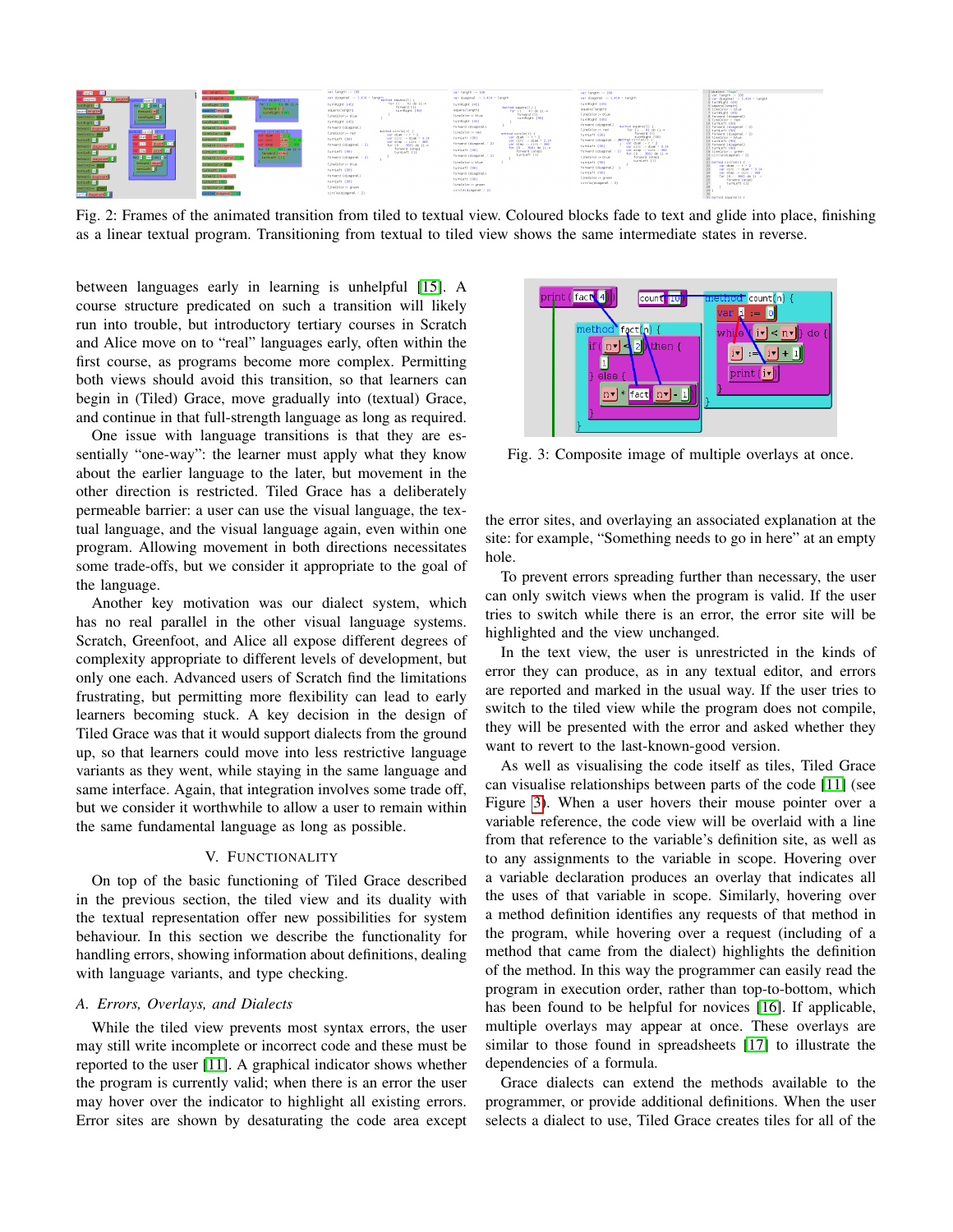<span id="page-3-1"></span>

Fig. 4: The display of a simple type error the user is attempting to make, where they try to place a string tile somewhere that only numbers are permitted.

provided methods, based on a description of the dialect [\[11\]](#page-9-11). This description can be automatically generated from the dialect itself, or manually with additional annotations.

Our support of dialects are an important generalisation of Blockly's ability to choose an extended sub-language to use. Because our dialects persist and originate textually, the user retains the ability to use and understand them even outside Tiled Grace.

#### *B. Type checking*

Type checking in a drag-and-drop interface raises additional obstacles versus conventional static type checking. While we can run a standard algorithm over the code and display the results, given the way the user interacts with the system we would prefer to show errors at the time they are made, or even to prevent their occurrence altogether.

We chose to use a variant on our overlay approach to report errors as the user tried to make them, as well as preventing the user from doing so. Any hole, including both those in built-in tiles and those from dialects, can be annotated with the types it will accept, and any tile can be similarly annotated with the type of the object it represents. As Tiled Grace variable declarations do not include static type annotations, all type annotations are currently built in (either to the tool directly or as part of dialect definitions), but the underlying system would need no change to extend to other types were they added.

For example, a string tile is annotated with the type "String", and both holes in  $a + t$ ile are annotated as accepting only "Number". When the programmer tries to place one into the other, as in Figure [4,](#page-3-1) the hole is marked in pink and an error message displayed nearby: the user will not be able to drop the tile into the hole. In this way, the type error is prevented from being introduced into the program in the first place, removing the need for a typechecking pass. Nonetheless, some classes of type error could be introduced within textual code and not be caught there, and then make it through the transition to tiled. As a result, the error-handling step described in Section [V-A](#page-2-3) also checks that all holes and their contents are well-typed, and any errors are reported in the same way.

Scratch achieves a sort of type indication through its "jigsaw puzzle" tiles: holes and tiles of different types have different physical shapes, so a Boolean constant or expression will not fit into a numeric expression. We initially wished to use a similar approach, but ran into two problems: a limited number of sensible shapes and difficulty with "multi-type" holes. While Scratch is designed around these shapes and has

<span id="page-3-2"></span>

Fig. 5: Two hints showing a colour selector (top) and an image preview (bottom). The menu allows changing between known images, and will here update the remote **def** foo.

few types, in Grace we would exhaust the variety of readily distinguishable shapes. At the same time, sometimes we have holes (like equality tests) that can hold multiple types, and shapes alone did not suffice for this situation. Our system provides for an arbitrary number of types (including new types unenvisaged by us), and gives the user explicit feedback and vocabulary for the error they are having.

# *C. Hints*

One advantage of a non-textual display of code, such as our tiled view, is the flexibility to render additional "out-ofband" information within the program display for the benefit of the programmer. In Tiled Grace we call these "hints" and a dialect may define them for its tiles. The dialect we built for graphical programs includes two hints, both showing a graphical representation of some text the programmer wrote.

The first hint is on a tile for defining colours using the huesaturation-lightness scale. A small block of colour appears on the tile, updated live as the programmer edits the values or definitions leading to them. The second involves images: the dialect provides the ability to construct "image" objects, which render an image at run time. The image used is determined by the name assigned to the url field of the object. The hint catches these assignments, shows a preview of the image referred to, and offers a drop-down menu for the user to select from known images. If the user chooses a new image, the code is updated, even if the original definition site is remote from the code at hand. Both of these are depicted in Figure [5.](#page-3-2)

These hints are implemented by augmenting a dialect definition with JavaScript functions, which access Tiled Grace's internal representation and API. While the dialect implementor must know the structure of Tiled Grace to build a hint, the end user receives additional help with no effort on their part.

## VI. EXPERIMENT

<span id="page-3-0"></span>Our experiment trialled Tiled Grace with 33 participants, primarily students enrolled in undergraduate courses in the School of Engineering and Computer Science at Victoria University of Wellington. This experiment was approved by the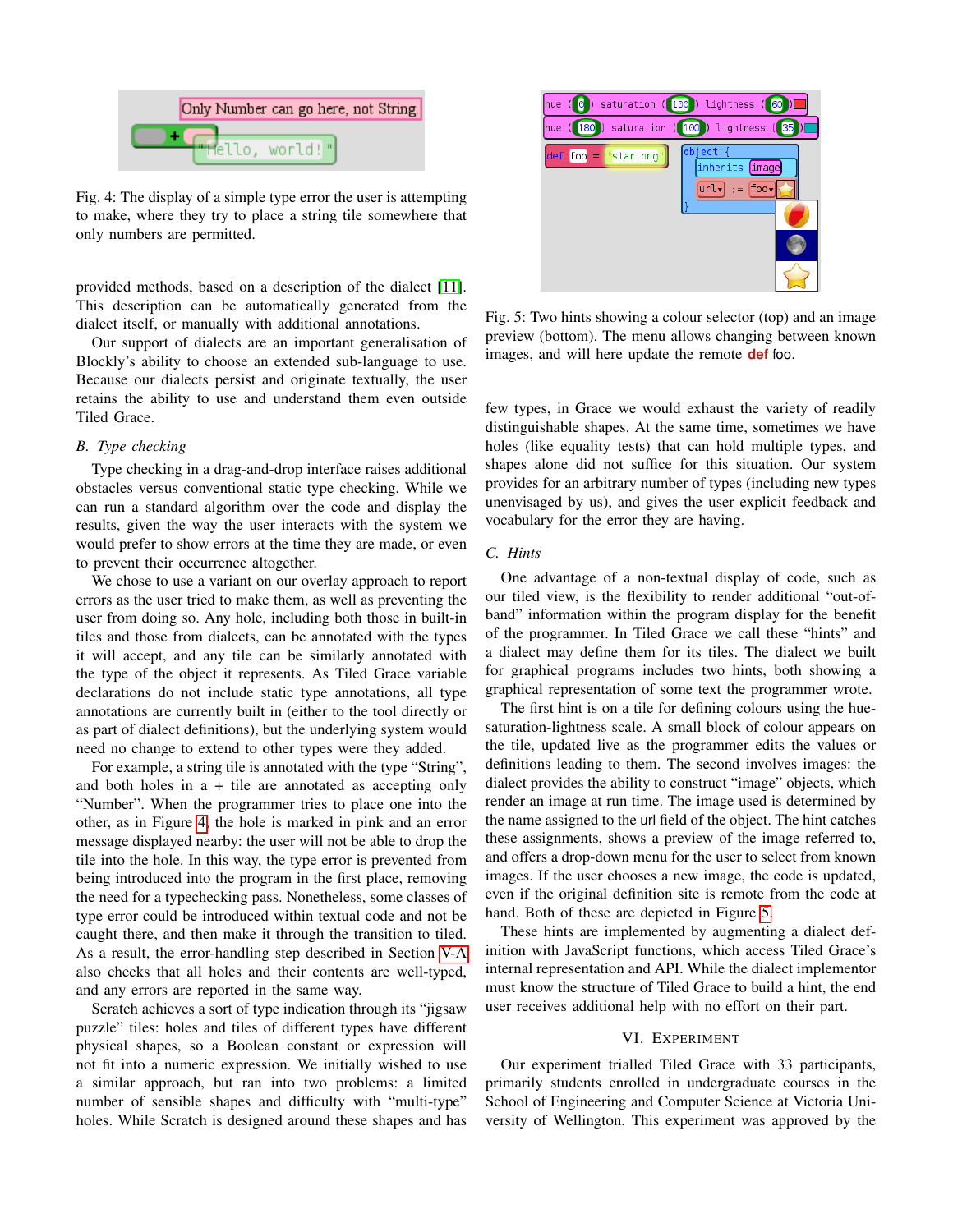<span id="page-4-0"></span>

Fig. 6: A photograph of the room used for experimental trials. The two experimental PCs are on the far edges of the picture, with up to one participant on each machine. The experimentor was positioned approximately at the camera during trials.

university's Human Ethics Committee. Participants were asked to use Tiled Grace to write, modify, and describe programs, while we recorded their actions. Participants also completed questionnaires about themselves and the experiment.

Our experimental design was guided by some key questions we wished to answer (as well as by practical considerations, particularly timing). We wished to find out whether users found the ability to switch views useful, and also whether they appreciated the explicit animation connecting the two, a particular novelty of our approach. We wanted to see whether the error reporting and type checking we had built was useful to users. As a tool that users do not enjoy will not be used, we wanted to measure engagement. Finally, we wanted users to explore different parts of the system so we could discover any unanticipated problems or successes. Further detail on the structure and results of the experiment is available in the first author's thesis [\[18\]](#page-9-18).

## *A. Participation*

Participants were recruited by announcements in lectures, forum posts, word of mouth, and direct recruitement, and invited to make an appointment to perform the experiment. These are the standard techniques used for experiments in the department. Participants were able to attend in pairs, with each person performing the experiment simultaneously but independently. Two enticements to participate were provided: a random draw for one of three \$50 gift vouchers, and a bowl of assorted confectionery that was available during the experiment and some in-person recruiting sessions.

## *B. Instruments*

The experiment was conducted in a room provided by the School of Engineering and Computer Science of Victoria University of Wellington set up for this purpose. The experimental room had two ordinary workstation computers set up, as shown in Figure [6.](#page-4-0) Each machine had an ordinary keyboard, mouse, and screen, and was running Windows 7. All recorded information, including questionnaires, occurred within a web browser. Google Chrome 33 was used on each machine. The experimentor sat at a distance positioned to see both screens and observed participants during the experiment.

## *C. Protocol*

On arriving at the experimental room each participant was given an information sheet and a consent form. After completion of the consent form each participant was led to a workstation with the initial questionnaire open and was invited to fill it in. Survey responses were collected electronically.

Following completion of the survey we provided a brief tour of the experimental system. After the tutorial each participant was provided a freshly-loaded version of our instrumented interface that had not previously had any interaction to use for the body of the experiment, which included five tasks presented in sequence. Each task involved being presented with a program and some instructions on what to do with it. We selected the tasks with the goal of having users interact with all different parts of the system in mind, while also wishing to have the entire experiment complete within 40 minutes.

# *D. Data collection*

While participants used the experimental system their onscreen interaction was recorded by the tool. Every drag, variable selection, text modification, switch of views, or attempt to run the program was noted, and a snapshot taken after every change. These logs were automatically saved to the server while the participant used the system. No audio or video recording was used in the experiment. Participants were automatically prompted to move on after five minutes.

On arrival each participant was led to a workstation with an initial questionnaire open and invited to fill it in. The survey responses were recorded electronically. Following the completion of the initial questionnaire participants were given a scripted tour of the experimental system: we showed a tutorial program in a graphical dialect and demonstrated ways it could be manipulated. After the tour participants could explore the system with the tutorial program before moving on to the first task when they wished. The tasks were:

- 1) To modify a procedural program printing Fibonacci numbers to print factorials instead. We chose this task to begin with as it could be represented by a single linear block of tiles and involved variable assignments. This program was most similar to simple textual programs from introductory courses.
- 2) To correct introduced errors in a modified version of the program in Figure [1.](#page-1-0) The errors were primarily tiles out of place, and a single misspelled method name.
- 3) To swap behaviours of two graphical objects.
- 4) To type a description of the behaviour of a program without running it. This program was first presented in the textual view, but users could switch if they wished.
- 5) A final "task" where users were told they had finished, and could continue to play with the system and move on to the final questionnaire when ready; this task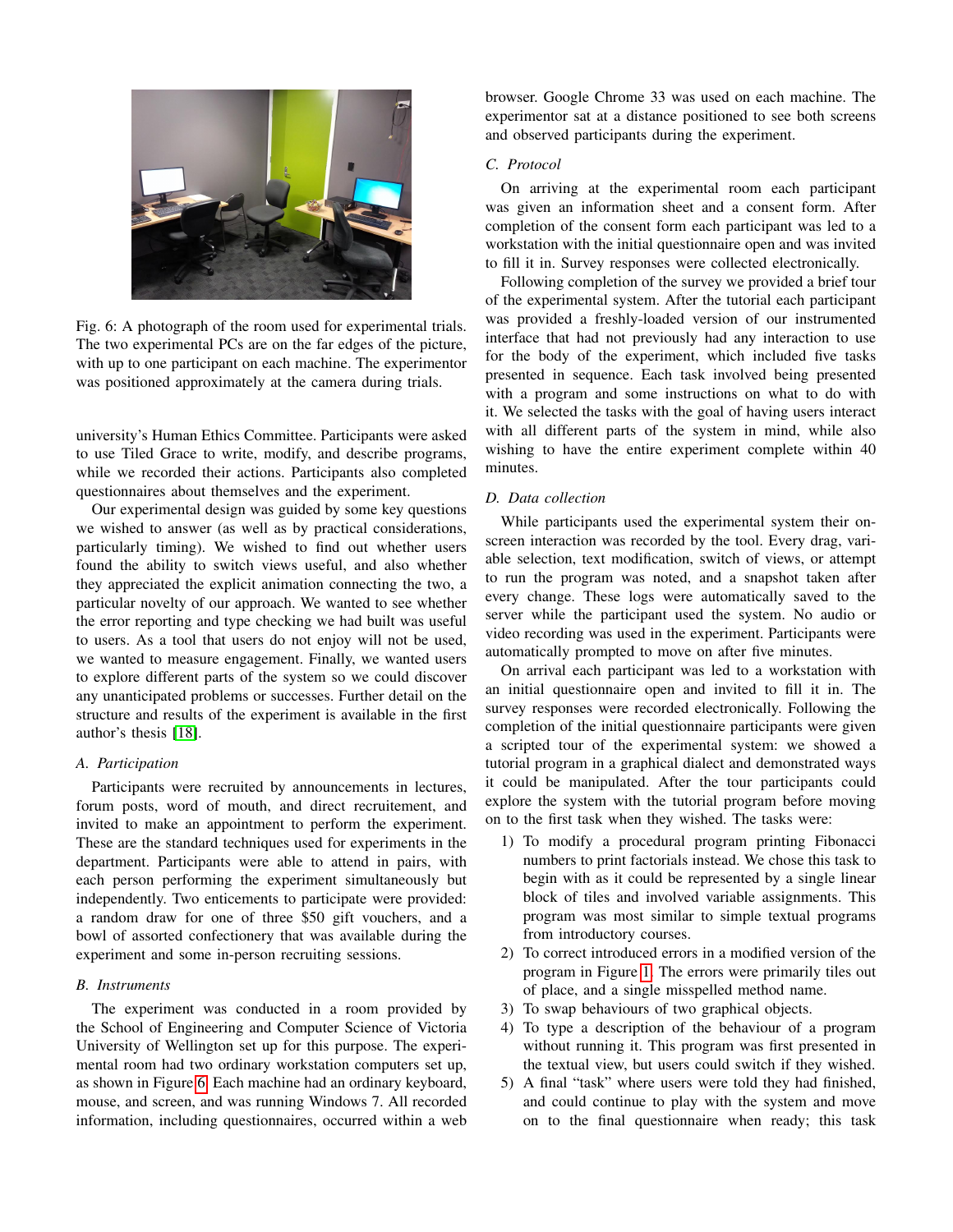aimed to measure user engagement implicitly, similar to Kelleher *et al.*'s use of "sneak time" [\[19\]](#page-9-19). A sample program implementing a crude orbital simulator was given, but users could replace it entirely if they wished.

The final questionnaire asked participants about their interactions with the system and what they preferred. Freetext entry fields were provided with prompts to say what the participant liked or disliked about the system.

In the questionnaire we sought to measure what participants found difficult or easy in the experiment, how engaged they were, and what they liked or disliked. Questions primarily asked participants for such information directly and gave a seven-point Likert item for answers.

## VII. RESULTS

#### <span id="page-5-0"></span>*A. Demographics*

33 participants completed our experiment (one further participant withdrew). Participants were principally drawn from students in the School of Engineering and Computer Science at Victoria University of Wellington and so represent at best the demographics of the source. 23 (70%) of participants were male while 10 (30%) were female. The median age of participants was 20 and the most common age was 18. There are decreasingly many participants in older age bands.

#### *B. Programming experience*

We asked questions about past programming experience. The most informative presented 72 technologies (mostly languages, but also IDEs and other tools) and asked participants to indicate any they had used before. The total number of technologies ranged from 1 to 25. The median was 10.

The most popular technologies used were Java and Eclipse (79%), both used in undergraduate courses in the school, while Python (76%) and HTML (73%) were also popular.

Four participants had previously used Scratch, the system most similar to our drag-and-drop interface, while six had used Alice, another introductory programming language with a partial drag-and-drop interface. One had seen Grace.

#### *C. Engagement*

A key measure of this system is user engagement. We attempted to measure engagement in multiple ways. In the simplest, we asked participants in the final questionnaire whether the system was fun to use. Responses were on a seven-point Likert item. Responses 1, 4, and 7 were labelled "Agree", "Neutral", and "Disagree".

The most common response was 2, with nine participants (27%), while 1 ("Agree") and 3 were chosen eight times (24%) each. 25 participants in total (76%) chose one of the responses on the Agree side. One participant chose 5, a light disagreement, while seven (21%) were neutral. The median response was 2, a medium agreement. We also asked participants for their agreement with "I would use this system again", and again 76% chose an agreeing response.

The fifth task of our experiment included a program but no actual task, instead informing participants that they were

<span id="page-5-1"></span>

Fig. 7: Participants' agreement with "The system was fun to use" split by how many technologies they had used.

finished, that they could use the system there if they wished, and to move on to the final questionnaire when they were ready. By this we intended to measure implicit engagement: would participants use the system unprompted? We measured whether participants interacted with the system for 45 seconds or more. We chose this threshold conservatively, allowing 30 seconds for participants to read the task description, look at the program, and potentially run it before moving on to the questionnaire, and adding a 15 second buffer. 23 participants (70%) used the system for at least 45 seconds here, while 10 (30%) moved directly on to the questionnaire. The median time spent here was 1:43 and the mean 3:10.

We take from these results that participants were reasonably engaged with the system. Large majorities in every case indicated some degree of engagement, including both when explicitly asked and through revealed preferences.

Not all participants were as enthusiastic, and we note one trend shown in Figure [7](#page-5-1) in particular. If we recall the list of technologies we asked participants about their use of, we can divide participants into two groups: those who have used more than the median number of technologies (16 participants, or 48%), and those who have not (17 participants, or 52%). We can then examine the proportions in each group giving each response to the statement "The system was fun to use". On doing so we see that participants with less experience are substantially more positive than those with more. Fully 41% of less-experienced participants fully agreed with the statement, while only 6% of more-experienced participants did so. Similarly, 31% of more-experienced participants were neutral, while only 12% of less-experienced participants were. From these responses and regression analysis it appears that all other things being the same a more experienced user will enjoy the system less. This result is consistent with our and others' experience with Scratch, and not a substantial issue for a tool designed for introductory programming.

# *D. Error handling*

The tiled interface both prevents some kinds of error from occurring at all and provides the opportunity for entirely new kinds of error. Tiled Grace includes novel error reporting for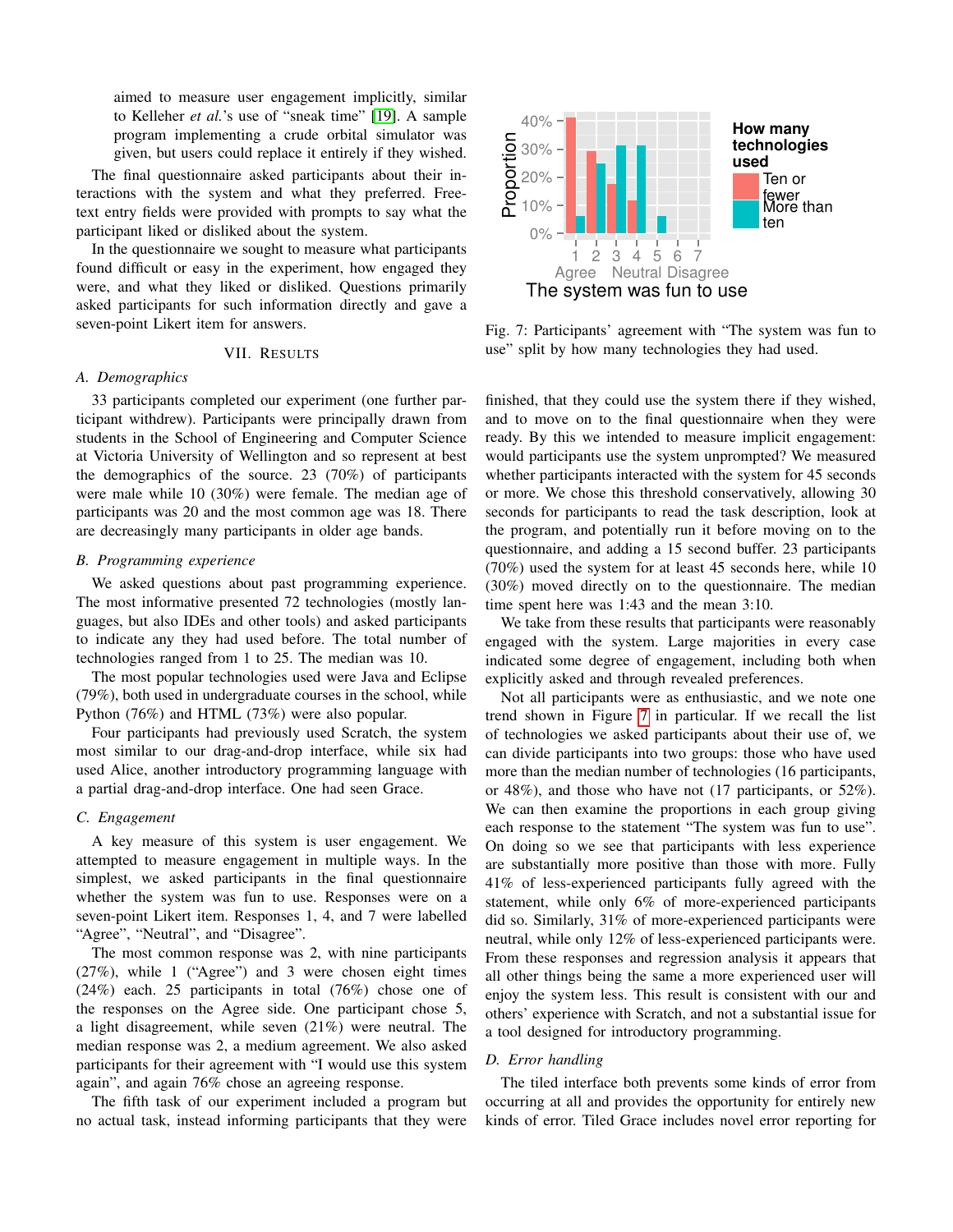<span id="page-6-0"></span>

Fig. 8: Participant agreement that finding and fixing errors was easy.

such code, as described in Section [V-A.](#page-2-3) We asked participants whether finding errors in the code was easy, and also whether fixing them was easy. The results are shown in Figure [8.](#page-6-0) Responses were on a seven-point Likert item with responses 1, 4, and 7 labelled "Agree", "Neutral", and "Disagree".

Most participants agreed that finding errors was easy. The modal answer was 1 ("Agree"), with 13 participants (39%), while 26 in total (79%) gave an answer on the Agree side. The median answer was 2, a moderate agreement. Responses were much more varied on the question of fixing errors, with every response from 1 to 5 being chosen by between five and seven participants. Fixing errors in an unfamiliar system, language, and codebase under time pressure would not generally be expected to be easy, so this result is not surprising.

## *E. View switching*

Tiled Grace permits switching between tiled and textual views of code at any time. We measured participants' use of this feature and asked them several questions about it.

One particular focus of the tiled interface was the elimination of basic syntax errors like mismatched brackets or using the wrong symbol. We asked participants whether they found the syntax easier to deal with in the tiled view. Most participants (18, 55%) chose an answer on the Agree side and answers were steadily less common moving towards Disagree.

Table [I](#page-6-1) shows the distribution of time in text mode and switches of view for each task and overall. The median number of switches is six, the first quartile is four, and the third quartile is eleven. Participants varied substantially in their use of the view-switching feature, using it between zero and 22 times. The median participant spent one third of their time in the text view and two thirds in the tiled view. We also asked participants for their self-assessment of how they had edited their code, which was broadly in accordance with our instrumentation results.

Most participants used the tiled view a majority of the time, but most switched views at least once for each of the first three tasks, and used the text view a nontrivial amount of time. These counts and proportions are fairly consistent across tasks until the fourth. This task asked participants to describe a program initially presented as text, and the majority of participants did not switch to the tiled view at all. It may be that participants simply did not think to switch views; an

<span id="page-6-1"></span>

|                                     | Stat. | T. 1  | T. 2  | T. 3     | T. 4     | T. 5  | Tot.              |
|-------------------------------------|-------|-------|-------|----------|----------|-------|-------------------|
| Prop.<br>of time<br>in text<br>view | Min.  | $0\%$ | $0\%$ | $0\%$    | $3\%$    | $0\%$ | $1\%$             |
|                                     | 1Q    | $0\%$ | $0\%$ | $0\%$    | 65%      | $0\%$ | 24%               |
|                                     | Med.  | 17%   | 53%   | 8%       | 100%     | $0\%$ | 33%               |
|                                     | 3Q    | 50%   | 84%   | 32%      | 100%     | 17%   | 52%               |
|                                     | Max.  | 83%   | 94%   | 76%      | 100%     | 83%   | 78%               |
| Number<br>οf<br>switches<br>of view | Min.  | 0     | 0     | $\theta$ | $\theta$ | 0     | $\mathbf{\Omega}$ |
|                                     | 1Q    | 0     | 0     |          | 0        | 0     |                   |
|                                     | Med.  |       |       |          | 0        | 0     | 6                 |
|                                     | 3Q    | 3     | 3     | 3        |          | 2     | 11                |
|                                     | Max.  | 8     | 8     |          | 5        | 14    | 22                |

TABLE I: Summary and distribution statistics for the usage of different views per Task and overall.

<span id="page-6-2"></span>

Fig. 9: Coded participant responses to "What did you like about this system?" Any point with more than one mention is included.

alternative possibility is that they find text more useful for comprehension, but the tiled view helpful for editing code. We will examine these possibilities more closely when analysing the freeform text responses from participants.

# *F. Freeform responses*

We prompted participants for freeform responses on what they liked and disliked about the system. Participants could write arbitrary text in response to these questions. We coded participants' responses to the like and dislike questions and show the distribution in Figures [9](#page-6-2) and [10.](#page-7-1)

Figure [9](#page-6-2) shows the distribution of coded responses to "What did you like about this system?". Participants could mention multiple topics and be coded for each. Any mention of the relevant topics was coded into that category. The figure shows all topics that were mentioned more than once.

The most common response was that participants liked the error reporting described in Section [V-A](#page-2-3) and found it helpful. The most interesting response for this experiment was whether participants liked switching views, which six participants identified explicitly, while four said they found the tiled view helpful for an overview of the code and eight found the tiled view helpful for dealing with syntax.

Figure [10](#page-7-1) shows the distribution of coded responses to "What did you dislike about this system?". The figure shows all topics that were mentioned more than twice.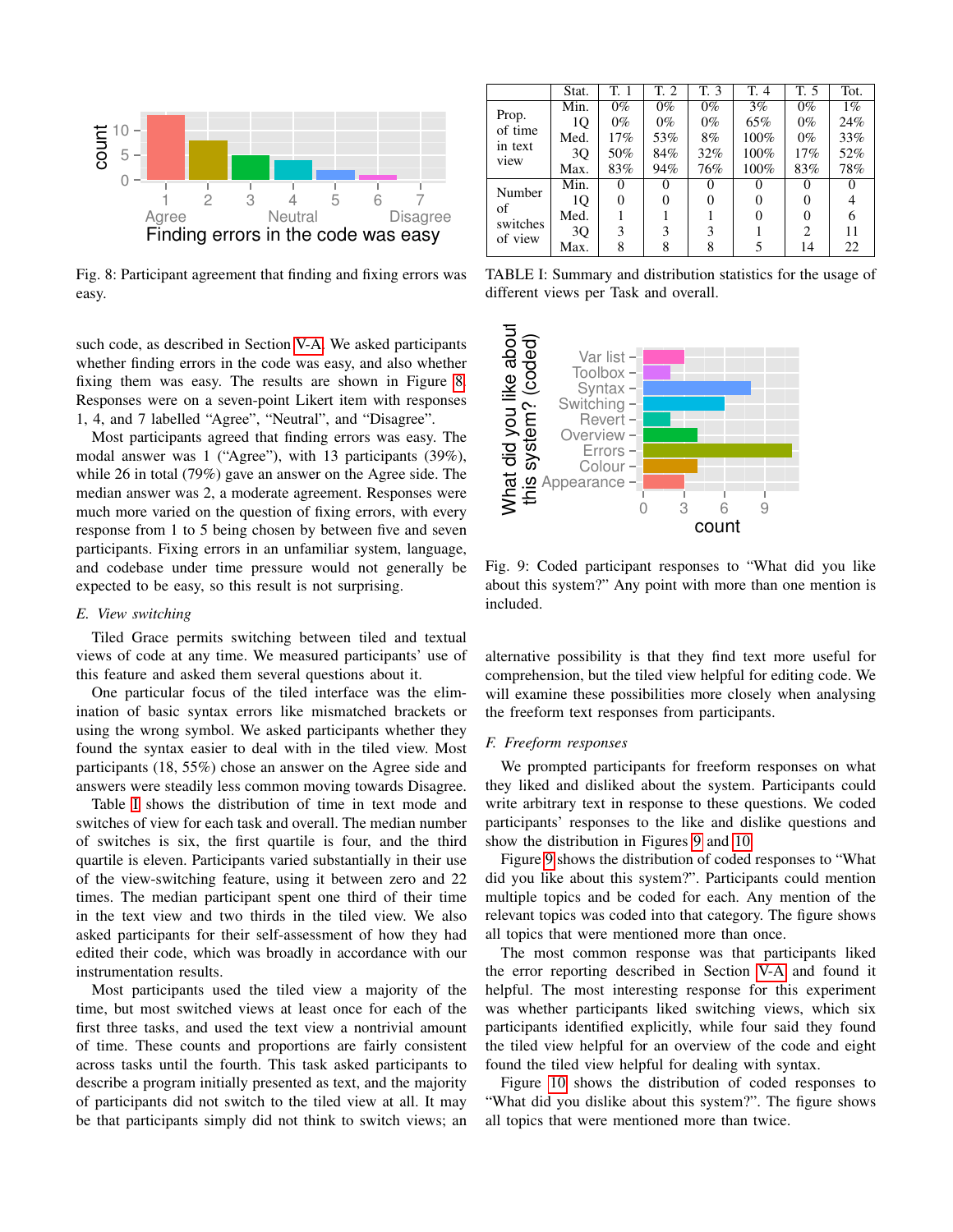<span id="page-7-1"></span>

Fig. 10: Coded participant responses to "What did you dislike about this system?" Any point with more than one mention is included.

<span id="page-7-2"></span>

Fig. 11: Ratios of hole misdrags to non-misdrags.

The most common dislike was that the drag-and-drop was too sensitive or insensitive or did not do what participants wanted. A common note in the responses that we also observed during the experiment was that some participants found it difficult to drag a tile into a hole. The system required the mouse pointer to be inside the borders of the hole to consider the drag to be over the hole, and not just a portion of the dragged tile; the hole would be highlighted (yellow) when the pointer was over it and a tile was being dragged. We considered this standard behaviour for drag-and-drop and did not give it any significant design thought before the experiment. Our preliminary trials did not show this issue.

We have confirmed subsequently that the default behaviour of the standard interface widgets on Windows, Mac OS X, KDE, and GNOME conforms to this expectation; nevertheless, multiple participants had repeated difficulty here. It may be that this convention is in fact unintuitive and users need to learn it separately for each tool they use. Past human-computer interaction research [\[20\]](#page-9-20), [\[21\]](#page-9-21), [\[22\]](#page-9-22) has found that point-andclick interfaces may involve fewer errors and be faster than drag-and-drop. We examined the interaction data we collected in more detail to try to discover any trends in the data.

We analysed the actions participants took during the experiment to count these "mis-drag" events. We defined a misdrag as a drag and drop onto the background followed immediately by picking up the same tile in a subsequent drag event, without interacting with the system in any other way in between. We defined a "hole misdrag" as a misdrag where the tile was eventually placed into a hole, and an "unrealised misdrag" as one where the participant either tried to run the program or viewed the error overlay immediately after the misdrag, and so could be assumed not to have realised that the tile was not where they wanted. The number of hole misdrags ranged widely from 1 to 36. We can compare these counts to the number of successful drags into holes by the user (Figure [11\)](#page-7-2). Five participants (15%) had more hole misdrags than successful drags into holes, indicating serious difficulty. If we consider unrealised misdrags only we see that again around 15% have difficulty, with all other participants having no unrealised misdrags. One participant had ten unrealised misdrags, while four others had between two and four.

The fact that most participants had at least 10 hole misdrags, and that some participants had debilitating difficulty, suggests that drag-and-drop may be a problematic paradigm for programming. We discuss this issue further in Section [IX.](#page-8-0)

## *G. Summary*

Measures of engagement were high and participants generally (76%) enjoyed using our system. The error reporting in the tiled view was very well received (79%). Participants found the mapping between tile and text clear and useful, and appreciated the ability to switch. A few participants had significant difficulty programming by drag and drop.

# *H. Threats to validity*

Our sample is drawn primarily from undergraduate students in the School of Engineering and Computer Science at Victoria University of Wellington, and may not be representative in general. In particular, as participants volunteered to participate in the study, those to whom the study sounded interesting may have been more likely to choose to participate. As most participants had meaningful past programming experience, they are not the true novices that Grace aims to support. Both the pre- and post-questionnaires were completed in the experimental room with the experimentor present, although not watching their responses. Participants may have been influenced by this situation to rate their experiences more favourably than otherwise. As well, when participants came in pairs they may have been influenced to hurry if they observed the other participant completing before them, which may affect their performance or responses. Similar pressure may have resulted from the time limits we imposed on tasks.

## VIII. RELATED WORK

#### <span id="page-7-0"></span>*A. Scratch*

Scratch [\[1\]](#page-9-0) is a wholly visual drag-and-drop programming environment with jigsaw puzzle–style pieces, aimed at novices and children. Scratch is purely visual: there is no textual representation of Scratch code at all, and some tiles in the system take advantage of layout tricks not possible in text. A Scratch program is able to talk exactly about the graphical microworld the system presents, and no more, so eventually a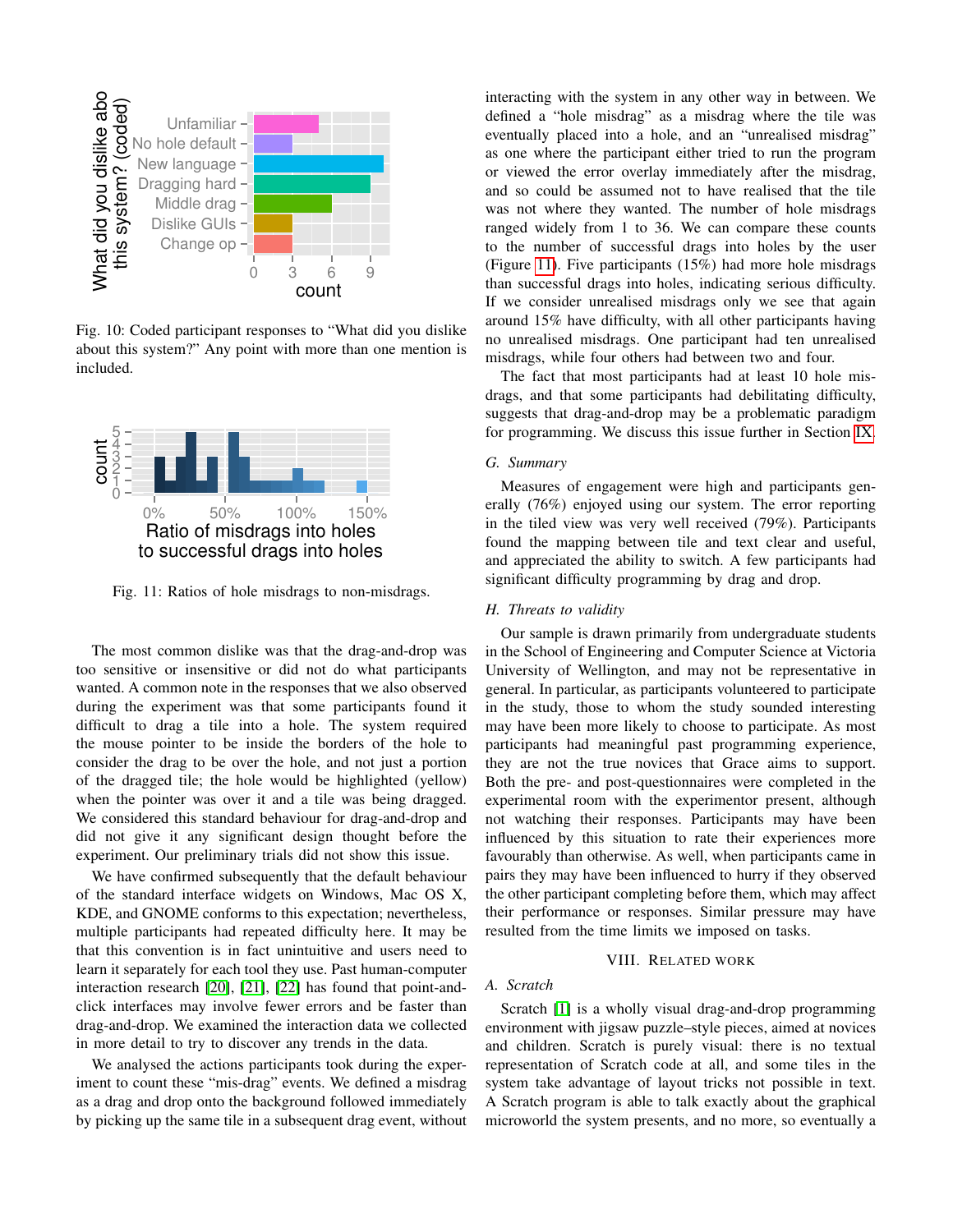student must move on and use a "real" language when their programs become more complicated.

Tiled Grace avoids this immediate need by allowing arbitrarily complex programs and always providing an equivalent (and co-equal) textual representation for a program. A student may gradually use the textual editor more and more until they are confident in moving to a more standard environment, or even continue to use Tiled Grace indefinitely without any loss.

In our experiment we found that participants appreciated having a conventional textual view available, even when they preferred to edit graphically. We believe from these results that including a bijective textual representation of code is helpful in visual editors and that Scratch and others should consider incorporating such a representation.

A number of aspects participants in our experiment disliked were common across most tile-based editors including Scratch, notably finding dragging to be a chore, which conformed with our own experience in Scratch. In Section [IX](#page-8-0) we discuss possible future work with both Scratch and Tiled Grace relating to this point.

Scratch includes one notable feature that our system does not: when a Scratch program is running, each tile is highlighted in turn as it is executed. The idea behind this highlighting is to make the flow of control clear, particularly the fact that multiple threads of control flow are executing simultaneously in a Scratch program. Our system does not include such highlighting; primarily, this omission is a technical limitation of the JavaScript environment and the generated JavaScript code from Minigrace. Because Minigrace generated JavaScript code, and browsers execute JavaScript in a singlethreaded and blocking fashion, we could not provide any visual update from a program until it completed. Alternative code generation techniques allow solving this problem, but we did not implement these in Minigrace.

## *B. Blockly*

Blockly [\[2\]](#page-9-1) is very similar in ethos to Scratch. Blockly runs in a web browser and incorporates language variants (what we call *dialects*), but in mimicking Scratch also has no editable textual format. The same limits apply to Blockly and Scratch.

Blockly supports exporting code to a number of languages, but there is no way to reverse the process and no explicit indication of which parts of the visual representation correspond to which parts of the exported code. Tiled Grace makes this connection clear through animation, and experimental participants indicated that they liked and understood the correspondence. We believe that making the connection between the two formats explicit is important for participants transitioning from visual to textual programming.

#### *C. Calico Jigsaw*

Calico Jigsaw [\[23\]](#page-9-23) is a drag-and-drop visual language for the multi-language Calico development environment. Jigsaw programs can be exported to Python code. Unlike Tiled Grace, Jigsaw code export is to a complete textual program and does not provide a direct mapping to and from the corresponding tiles. The transition is intended to be one-way and one-time, rather than having users remain in a single language.

# *D. Alice*

Alice [\[3\]](#page-9-2) is a 3D microworld language manipulated by drag-and-drop. Alice uses drag-and-drop both for putting 3D models into the microworld and for editing logic; there is no interaction with concrete textual syntax. Our system does not include a persistent microworld and does not permit manipulating the worlds it does present (through dialects) other than programmatically. Alice programs can only interact with this microworld and cannot express tasks outside of it.

Event handlers on Alice's in-world objects are put in place through drag-and-drop in a similar way to our tiled view, but there is no editable text. One notable difference in the way the drag-and-drop logic behaves compared to ours is that Alice code does not allow even temporary syntax errors: when placing an "if-then" into the code, the programmer cannot move on to any other task before they fill in the condition. We consider such a prohibition to be a reasonable option, but note that it obstructs other idioms. In particular, one way of programming with both Tiled Grace and Scratch is to drag multiple tiles from the toolbox onto the workspace when knowing that they will be needed and then assembling them once all are available, avoiding back-and-forth trips to the toolbox. We are unsure which approach is best, but a future experiment could use both.

Powers, Ecott, and Hirshfield experimented with transitioning from Alice to Java (with BlueJ) in an introductory programming course [\[8\]](#page-9-7). They observed that many students

were intimidated by the textual language and syntax, and seemed to have a difficult time seeing how the Java code and the Alice code related

even when working with exactly corresponding Alice and Java code. The authors identify this problem as a potential issue for visual programming languages for novices in general. Our system aims to ease this transition to conventional syntax by explicitly showing how tiled and textual code relate. In addition, Tiled Grace was explicitly designed with a permeable barrier in mind: a user is not forced to move entirely into the textual world at once, but can acclimatise gradually.

## IX. FUTURE WORK

<span id="page-8-0"></span>While Tiled Grace includes simple type checking to prevent common errors, we would also like, if possible, to signal what is permissible in advance by some feature of the tiles themselves. Scratch and Blockly use a "jigsaw puzzle" approach, where only tiles that "fit" can be placed in any given position, but this is incomplete; some tiles may be the correct shape but still not allowed (in Blockly) or not sensible (in Scratch) in a particular location. We plan to investigate variations of shape, colour, and other attributes to indicate these restrictions in advance of a user trying to perform the task in the program.

The graphical design of the tool would benefit from further consideration. The current colouring of tiles is essentially arbitrary, while the overlays are functional but may obscure